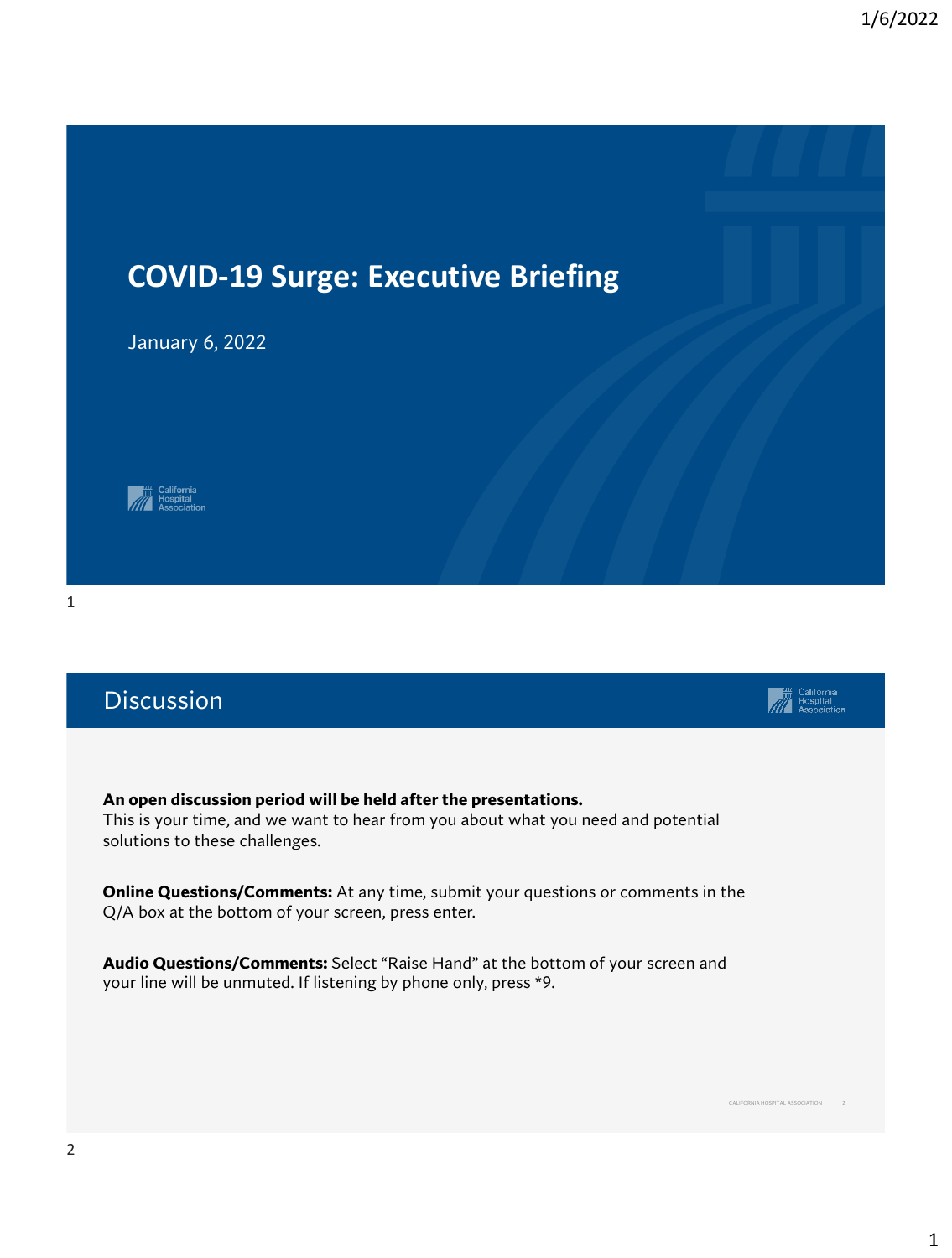## Presenters from the California Hospital Association

**Kiyomi Burchill** Group Vice President, Policy



**Gideon Baum** Vice President, Policy



**Trina Gonzalez** Vice President, Policy

#### 3

## Purpose for Today's Briefing

### **1) Share the Statewide Picture**

#### **2) Provide the Latest Information on:**

- Protecting health care workers boosters and testing, quarantine and isolation
- Meeting staffing ratios submitting staffing resource requests, team nursing flexes
- Building out surge beds COVID-19 Surge Hospitals and patient transfers

**3) Discussion — Your Critical Needs and Potential Solutions**



California<br>Hospital<br>Association

CALIFORNIA HOSPITAL ASSOCIATION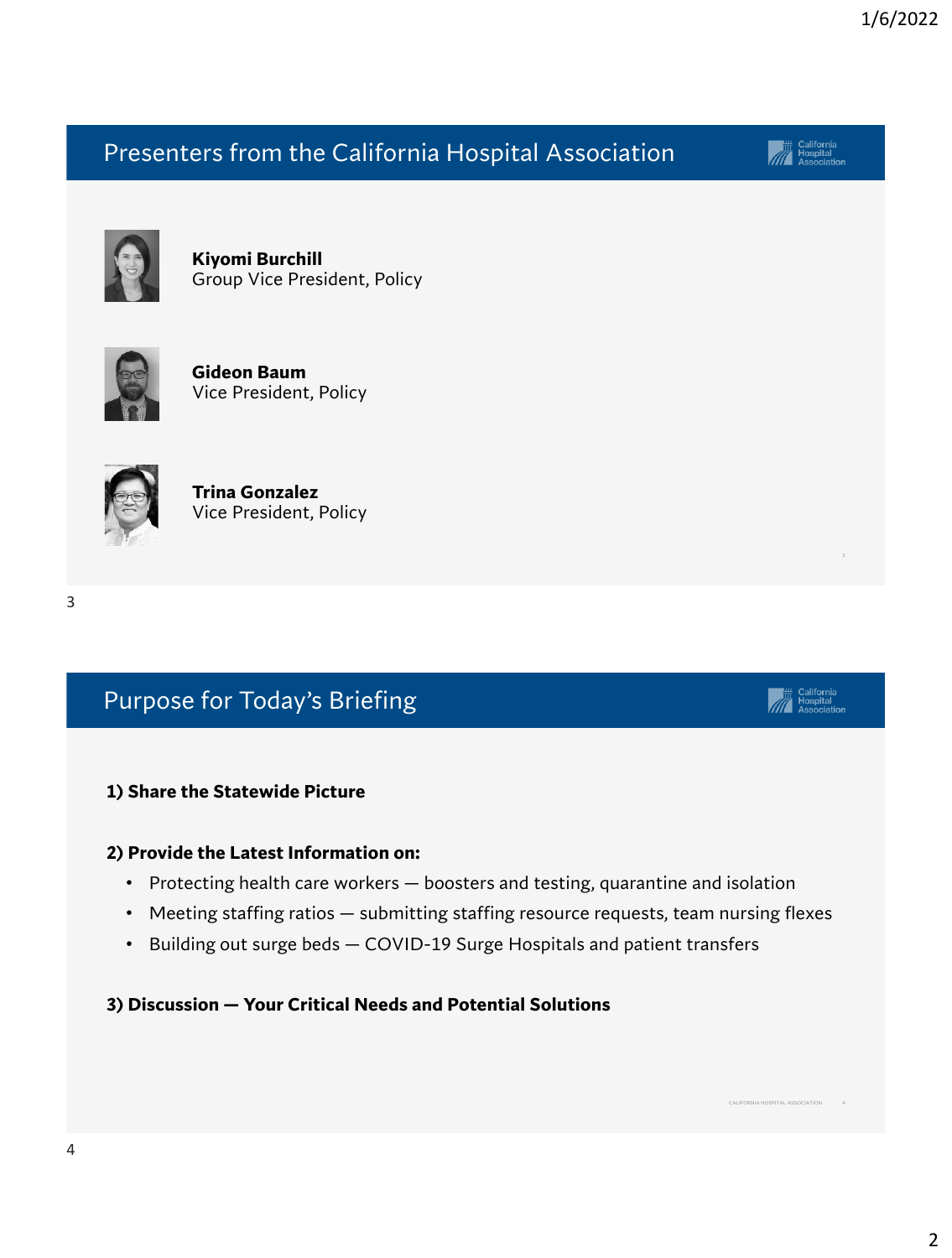## Statewide Picture on Staffing and Hospitalizations

### **Staffing Shortages**

- 40% of California hospitals report that they expect critical staffing shortages this week
- Significant growth in staff absences in the past couple weeks. Many staff out due to infections and exposures in the community
- Inability to secure all of the travel nurses and other staff from staffing agencies, or through the State's contracts with staffing agencies

### **Hospitalizations Now Exceed Summer Peak**

- COVID-19 inpatients currently exceeds peak of summer surge
- Could exceed total hospitalizations (COVID and non-COVID) of the winter surge in the next week or 2-3 weeks
- 5

## December 22 Public Health Order on Boosters

- Significant rise in COVID-19 cases: 41.3 (12/22) vs. 112.4 (12/30) per 100k
- Requires all health care workers be boosted by 2/1/22. Testing and masking not an option without an exemption
- Staff who are eligible, but not boosted, must test 2x per week
- Testing program must begin by 12/27/21, fully compliant by 1/7/22





CALIFORNIA HOSPITAL ASSOCIATION 6

CALIFORNIA HOSPITAL ASSOCIATION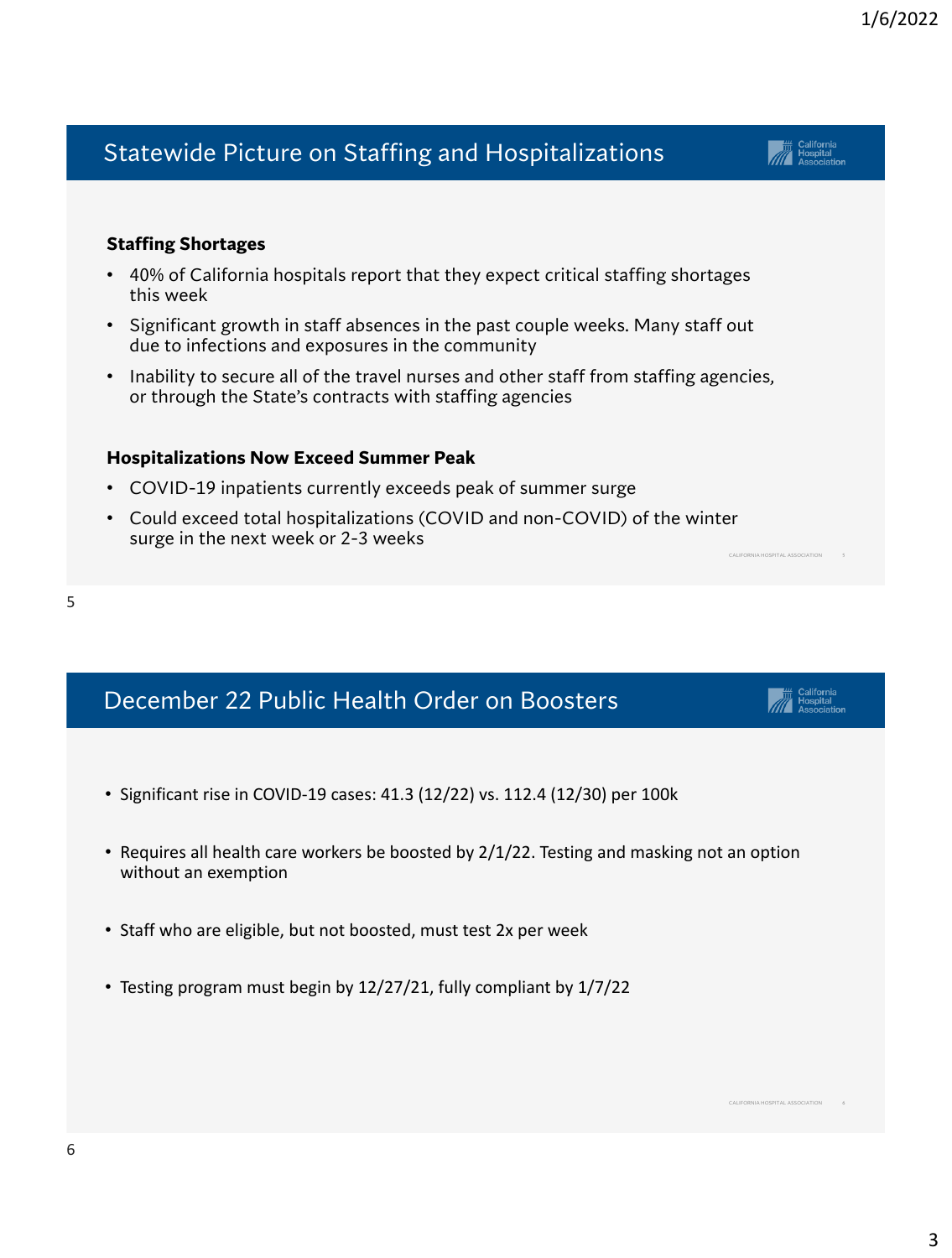4

# New Quarantine Guidance: AFL 21-08.6

- Modeled after recent CDC guidance (12/23/21)
- Quarantine (exposed) and isolation (contracted) periods are shortened for unvaccinated workers from 10 days to 7 days during routine staffing levels
- During critical staffing shortages, isolation period is 5 days and there are no restrictions during a quarantine period with a diagnostic test
- For fully vaccinated workers during critical staffing shortages: 0 and >5 days

# Staffing Shortages and Surge Capacity

- Current Executive Order does not allow CDPH to issue ratio waivers
- CDPH providing team nursing program flexes
- Increasing contracts with staffing agencies
- Building out bed capacity at hospitals
- Public Health Order on transfers still in effect
- Evaluating options based on documented need



CALIFORNIA HOSPITAL ASSOCIATION

CALIFORNIA HOSPITAL ASSOCIATION

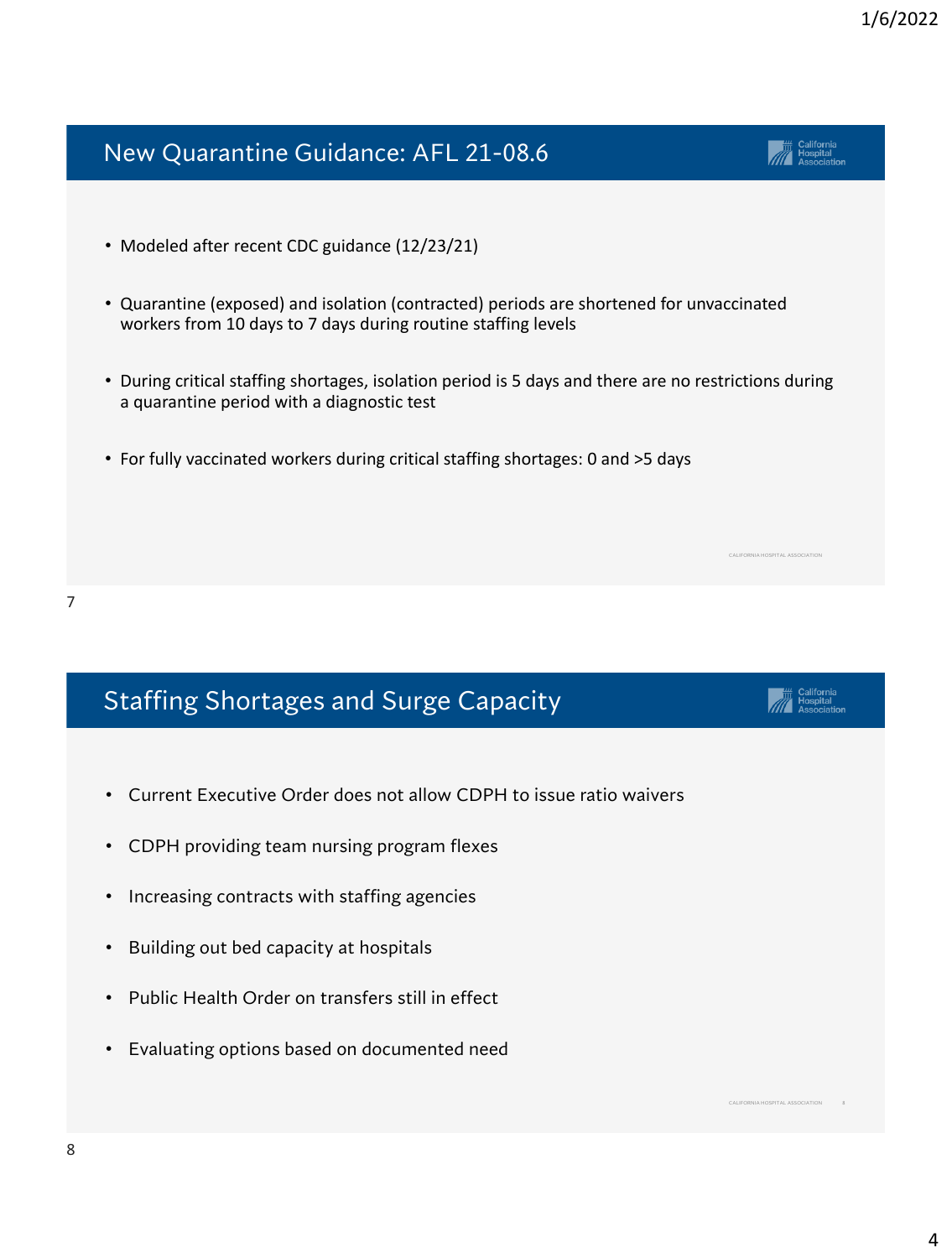CALIFORNIA HOSPITAL ASSOCIATION

**Alle California**<br> **Alle Hospital**<br>
Association

# CHA Advocacy

- Engaging State leaders at the highest levels
- Communicating that staff shortages are worsening
- Identifying support and relief needs



| <b>Discussion</b>                                                                                                                                         |                                 |
|-----------------------------------------------------------------------------------------------------------------------------------------------------------|---------------------------------|
|                                                                                                                                                           |                                 |
| What are your current critical needs?<br>1.                                                                                                               |                                 |
| What do you expect to need in the next few weeks?<br>2.                                                                                                   |                                 |
| 3. What are additional steps to increase capacity that the state could take?                                                                              |                                 |
| <b>Online Questions/Comments:</b> Submit questions or comments in the $Q/A$ box<br>at the bottom of your screen, press enter.                             |                                 |
| <b>Audio Questions/Comments:</b> Select "Raise Hand" at the bottom of your<br>screen and your line will be unmuted. If listening by phone only, press *9. |                                 |
|                                                                                                                                                           | CALIFORNIA HOSPITAL ASSOCIATION |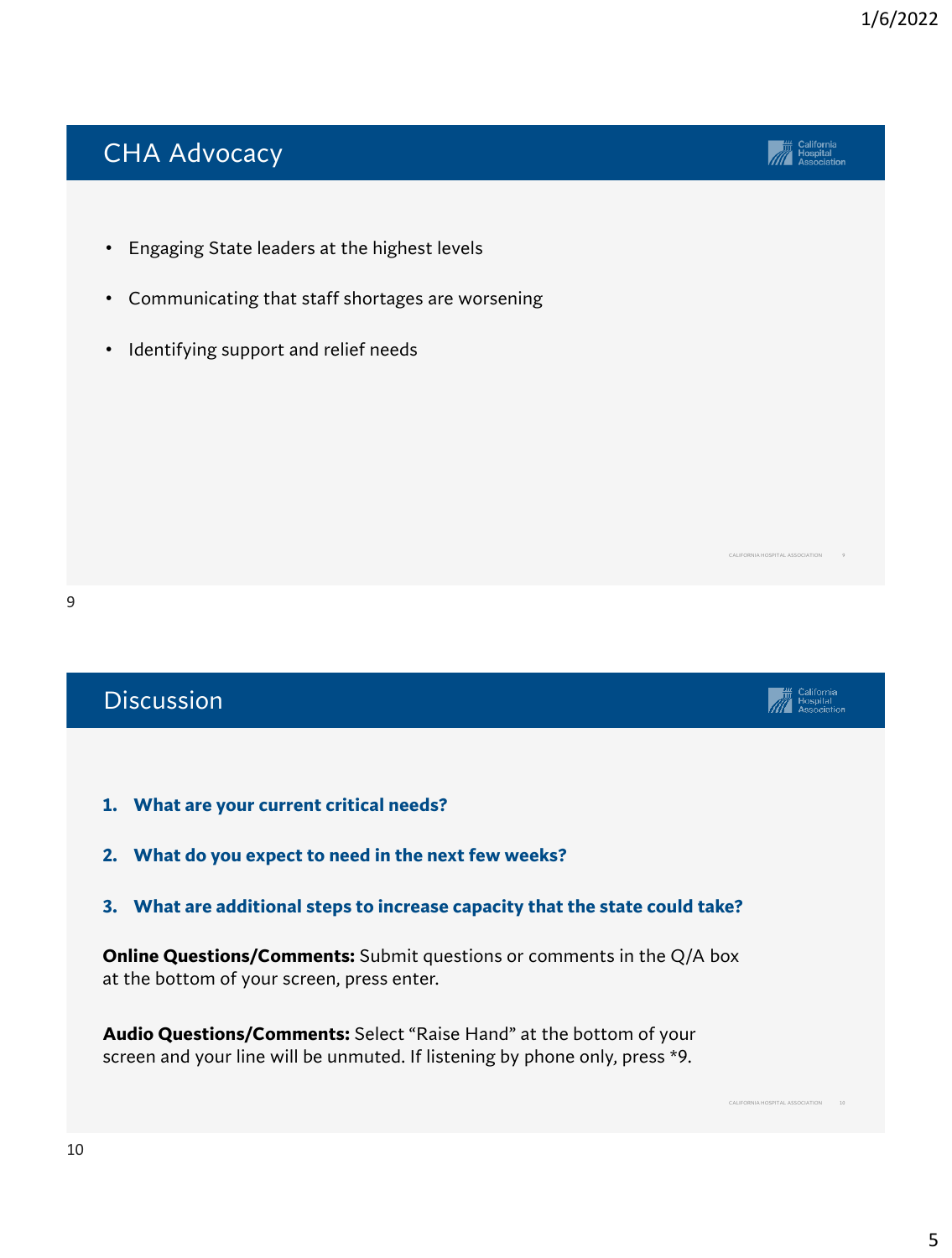## Contact Information

**Kiyomi Burchill** Group Vice President, Policy California Hospital Association kburchill@calhospital.org

**Gideon Baum** Vice President, Policy California Hospital Association gbaum@calhospital.org

**Trina Gonzalez**

Vice President, Policy California Hospital Association tgonzalez@calhospital.org

11

## Thank You

Thank you for participating in today's webinar.

For questions, contact: [education@calhospital.org](mailto:education@calhospital.org) or presenters.



CALIFORNIA HOSPITAL ASSOCIATION 12

CALIFORNIA HOSPITAL ASSOCIATION 11

**Allistance**<br> **Allistance**<br> **Association**